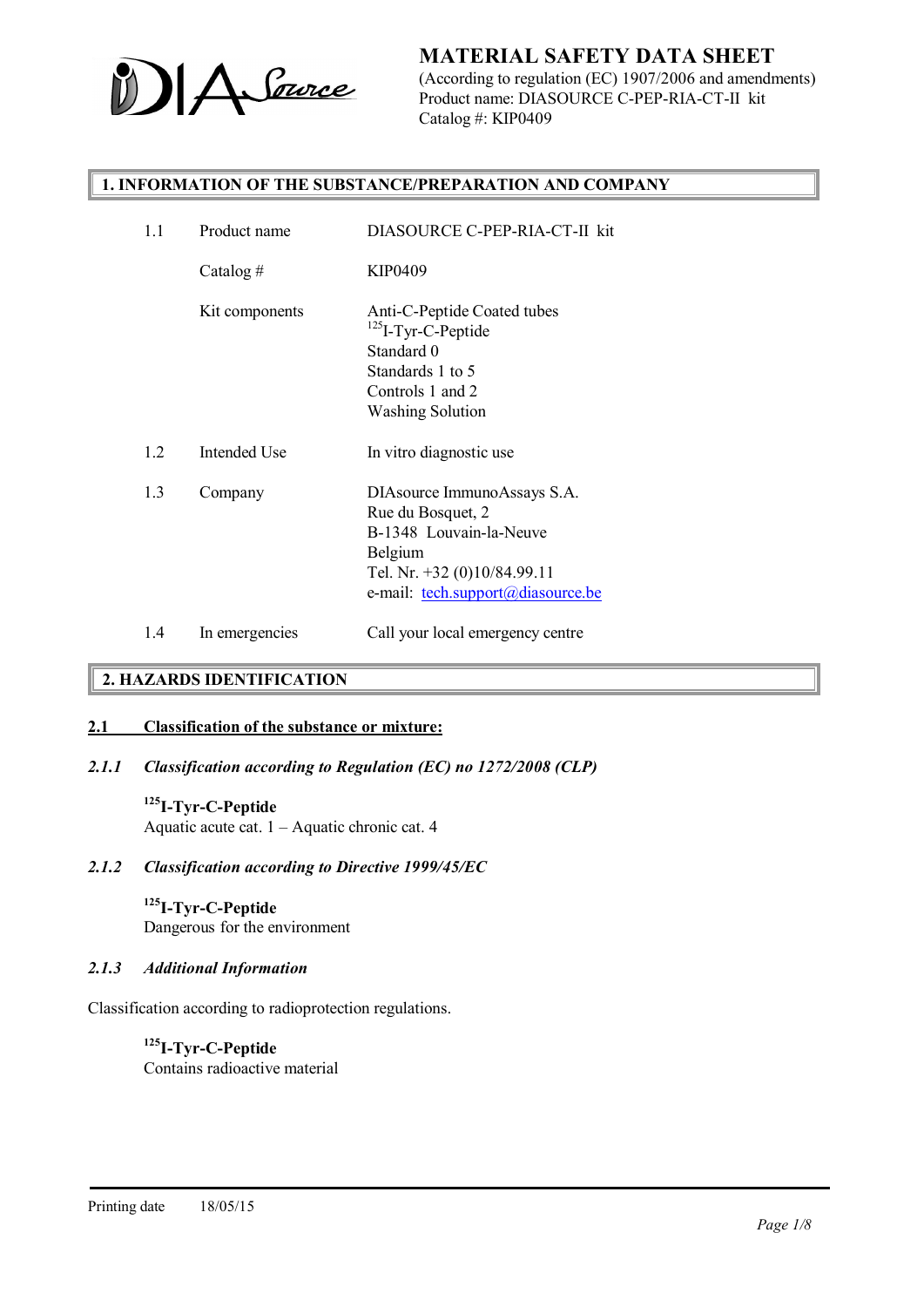A Source

MATERIAL SAFETY DATA SHEET (According to regulation (EC) 1907/2006 and amendments) Product name: DIASOURCE C-PEP-RIA-CT-II kit Catalog #: KIP0409

## 2.2 Label elements:

2.2.1 Labeling according to Regulation (EC) no 1272/2008 (CLP)

### *No label required*

2.2.2 Labeling according to radioprotection regulations



### 2.3 Other hazards:

| $125$ <sub>I</sub> -Tyr-C-Peptide | Contains bovine proteins            |
|-----------------------------------|-------------------------------------|
|                                   | Tracer: 160 kBq                     |
| Controls 1 and 2                  | Contains material from human origin |
| Standard 0                        | Contains material from human origin |
| Standards 1 to 5                  | Contains material from human origin |

Although these human materials have been tested for HBsAg, anti-HCV and anti-HIV-1/2 and have been found not reactive, they should be considered as potentially infectious.

### 3. COMPOSITION/INFORMATION ON INGREDIENTS

| Hazardous ingredients:                     |                      |                                      |               |
|--------------------------------------------|----------------------|--------------------------------------|---------------|
| Component                                  |                      | <b>Classification</b>                | concentration |
|                                            |                      |                                      |               |
| <sup>125</sup> I-Tyr-C-Peptide containing: |                      |                                      |               |
| Sodium azide                               |                      |                                      |               |
| CAS-No.                                    | 26628-22-8           | Aquatic Acute 1 - Aquatic chronic 4, | $\leq 0.05\%$ |
| $EC-N0$                                    | 247-852-1            | H413                                 |               |
| $Index-N0$                                 | $011 - 004 - 00 - 7$ | $T+$ , N; R28, R50-53                |               |
|                                            |                      |                                      |               |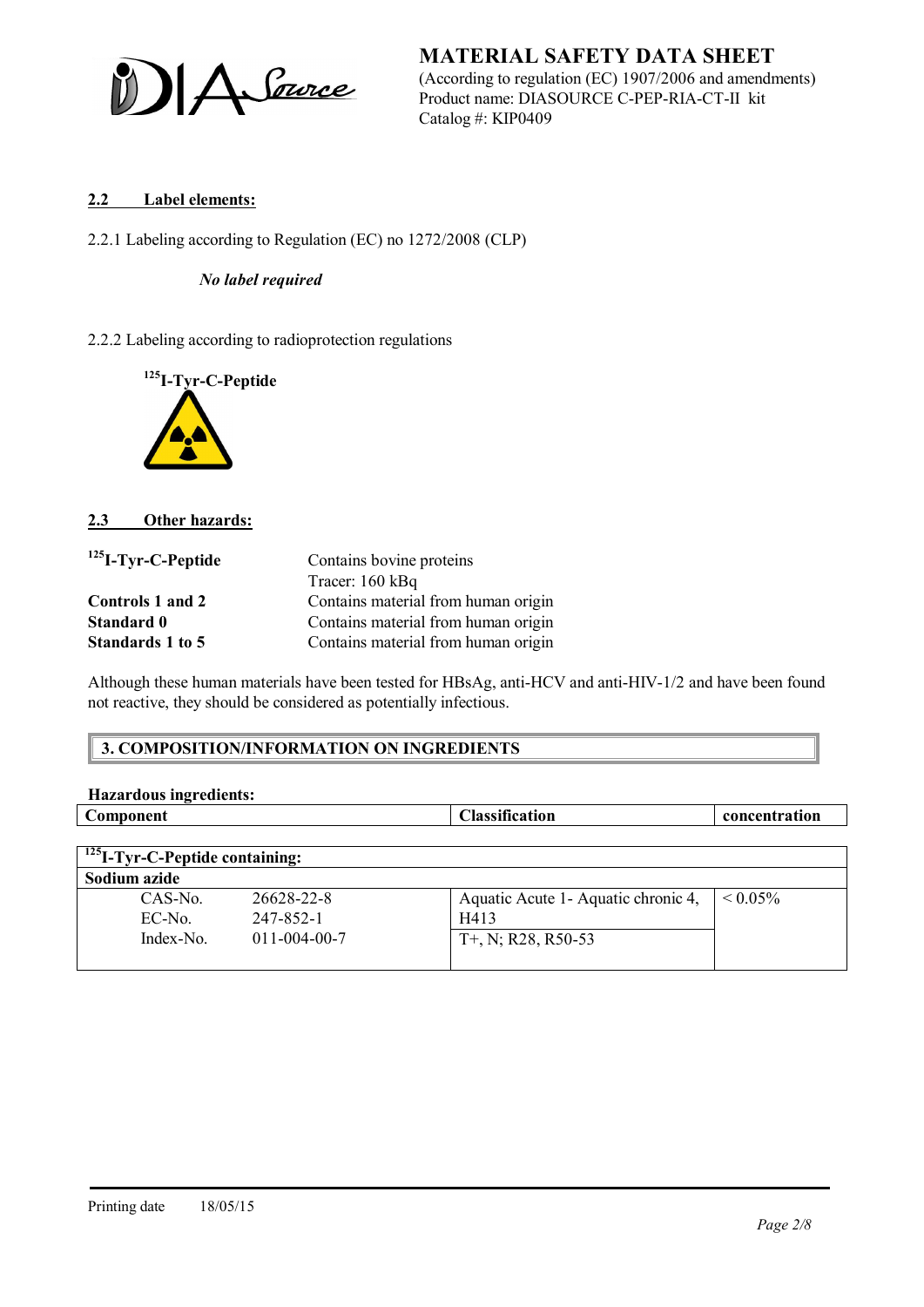

(According to regulation (EC) 1907/2006 and amendments) Product name: DIASOURCE C-PEP-RIA-CT-II kit Catalog #: KIP0409

### 4. FIRST AID MEASURES

### 4.1 Description of first aid measures

#### All Kit Components

| After skin contact: | - Wash immediately with soap and plenty of water for at least 10 minutes.         |
|---------------------|-----------------------------------------------------------------------------------|
|                     | - Consult a physician in case of inflammation.                                    |
|                     | - In the case of a wound or cut rinse with plenty of water, then dress the wound. |
| After eye contact:  | - Wash immediately with plenty of water for at least 15 minutes.                  |
|                     | - Consult immediately a physician                                                 |
| After ingestion:    | - Let drink a lot of water.                                                       |
|                     | - Consult immediately a physician if ingested in large quantities                 |
| After inhalation:   | - Transfer the person to an open place.                                           |
|                     | - If he does not breathe, proceed to artificial respiration or provide oxygen.    |
|                     | - Consult a physician.                                                            |
|                     |                                                                                   |

#### 4.3 Indication of any immediate medical attention and special treatment needed No data available.

| <b>5. FIRE FIGHTING MEASURES</b> |  |
|----------------------------------|--|
|----------------------------------|--|

#### All Kit Components

| Suitable extinguishing media:                  | - Powder, water, carbon dioxide, dry sand                                                            |
|------------------------------------------------|------------------------------------------------------------------------------------------------------|
| Unsuitable extinguishing media:                | - No data available                                                                                  |
| Special exposure hazards:                      | - No generation of hazardous or toxic gases in dangerous<br>quantities                               |
| <i>Instructions:</i>                           | - Due to small quantities: no special instructions apply                                             |
| Special protective equipment for firefighters: | - Wear a breathing apparatus and protective clothing to avoid<br>all contact with the skin and eyes. |

### 6. ACCIDENTAL RELEASE MEASURES

### All Kit Components

*Personal protection:* see 8

*Environmental precautions:*

- *-* Prevent soil and water pollution
- Discharge according to local regulations

*Clean-up:*

- The radioactive material should be wiped up immediately.
- Take up liquid spill into absorbent material
- Discharge of absorbed material according to local regulations
- Clean contaminated surfaces with water
- Wash clothing according to radioprotection rules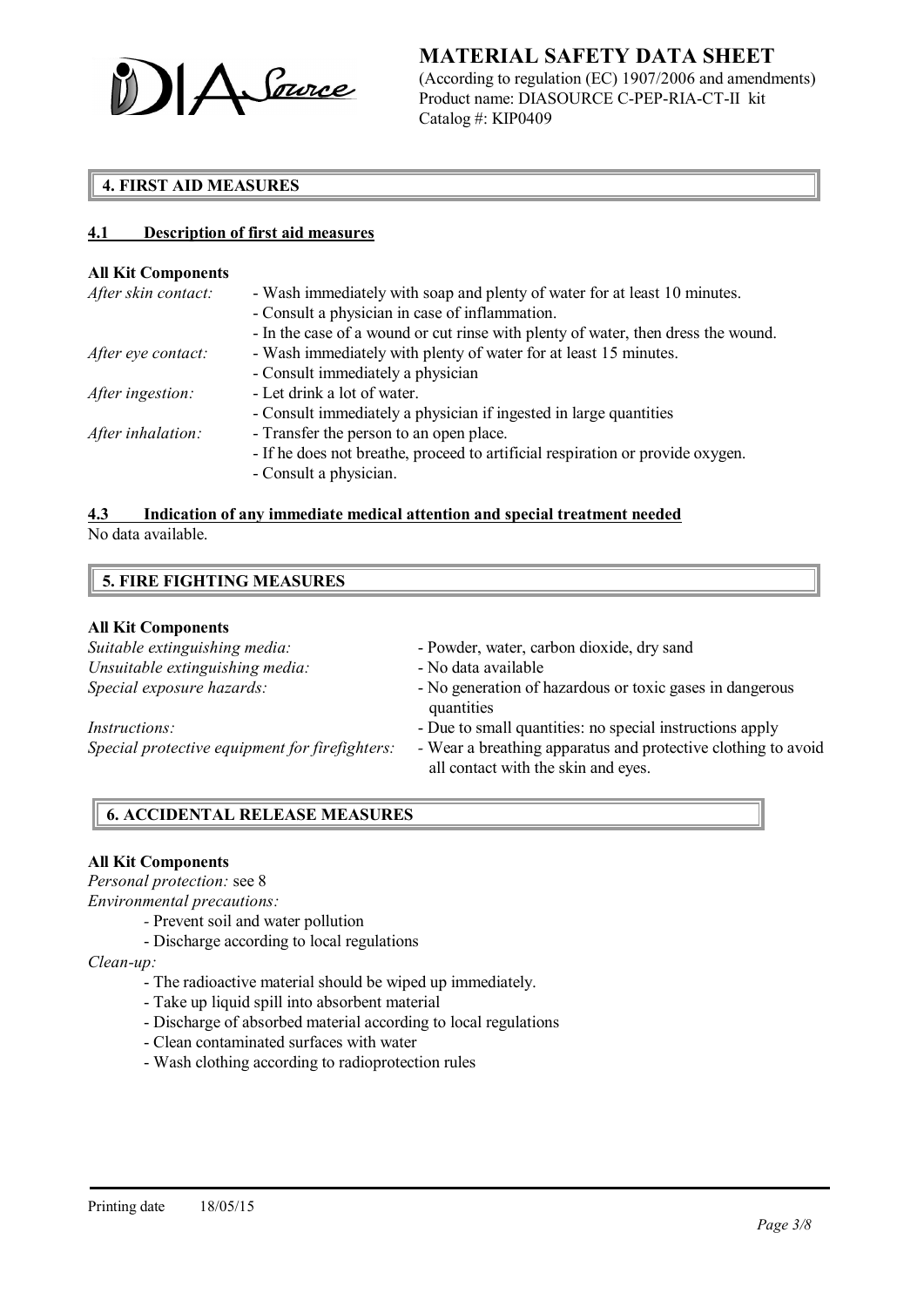

(According to regulation (EC) 1907/2006 and amendments) Product name: DIASOURCE C-PEP-RIA-CT-II kit Catalog #: KIP0409

### 7. HANDLING AND STORAGE

### All Kit Components

*Handling:*

- Handle radioactive material according to radioprotection rules
- Observe normal hygiene standards
- Discharge according to local regulations
- Remove and clean contaminated clothing
- Handle and open the container with care

*Storage:*

- Keep container tightly closed
- Meet the legal requirements
- Keep away from: heat sources, combustible materials, acids, metals
- Storage temperature: see component label

### 8. EXPOSURE CONTROLS/PERSONAL PROTECTION

# 8.1 Control parameters

### Components with workplace control parameters

| Component      | No. Value       | $mg/m^3$ |
|----------------|-----------------|----------|
| Sodium azide   | <b>TLV-TWA</b>  |          |
| CAS 26628-22-8 | <b>TLV-STEL</b> |          |
|                | TLV-Ceiling     | 0.29     |
|                | <b>OES-LTEL</b> |          |
|                | <b>OES-STEL</b> | 0.3      |
|                | <b>MAK</b>      | 0.2      |
|                | <b>TRK</b>      |          |
|                | MAC-TGG 8h      |          |
|                | MAC-TGG 15min   |          |
|                | MAC-Ceiling     | 0.3      |
|                | VMA 8h          |          |
|                | VMA 15min       | 0.3      |
|                | GWBB 8h         |          |
|                | GWBB 15min      |          |
|                | Momentary value | 0.29     |
|                | EC              | 0.1      |
|                | <b>EC-STEL</b>  | 0.3      |

### 8.2 Exposure Controls

### 8.2.1 Appropriate engineering controls

Handle in accordance with good industrial hygiene and safety practice. Wash hands before breaks and at the end of workday.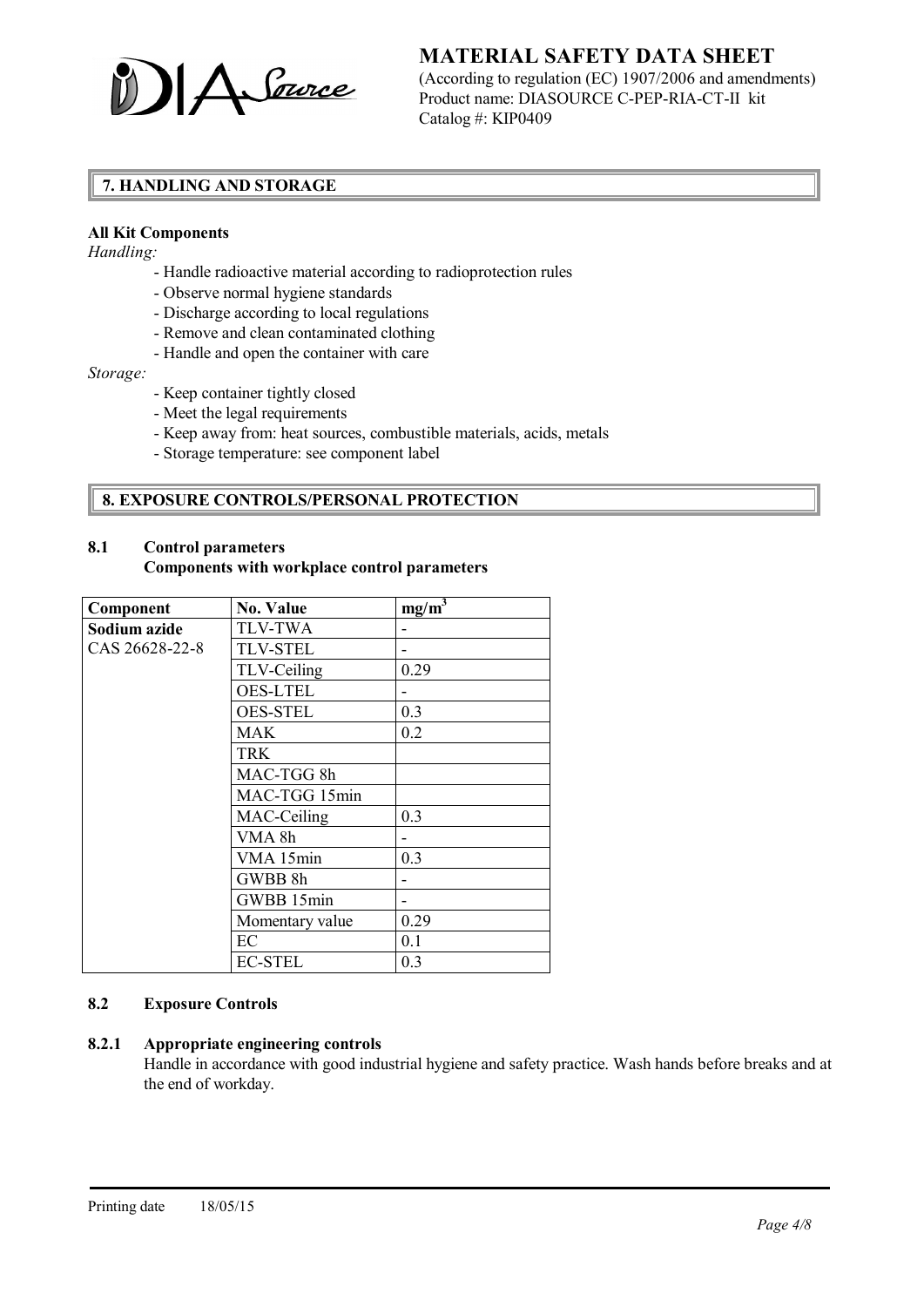

(According to regulation (EC) 1907/2006 and amendments) Product name: DIASOURCE C-PEP-RIA-CT-II kit Catalog #: KIP0409

### 8.2.2 Personal protection equipment

#### All Kit Components

| Eye protection:     | - Safety goggles $(^{125}I-Tyr-C-Peptide)$ |
|---------------------|--------------------------------------------|
|                     | - Face shield (Other components)           |
| Hand protection:    | - Gloves                                   |
| Suitable materials: | - No data available                        |
| Skin protection:    | - Protective clothing                      |

Operators handling radioactive material should be monitored according to local regulations regarding occupational medicine.

### 9. PHYSICAL AND CHEMICAL PROPERTIES

### 9.1 Information on basic physical and chemical properties

 $\mathbf{I}^{125}$ Half-life : 59.9 days Specific activity :  $6.4 \times 10^{14}$  Bq.g<sup>-1</sup>

Coated Tubes: Tubes Controls 1 and 2, Standard 0, Standards 1 to  $5$ ,  $^{125}$ I-Tyr-C-Peptide: Lyophilized, soluble in water Washing Solution: Liquid

### 9.2 Other Information

No data available

### 10. STABILITY AND REACTIVITY

#### All Kit Components

*Stability:*All components are stable until expiry date if stored in specified conditions (see label) *Reactivity/Hazardous decomposition products:* No hazardous decomposition products are formed in high quantities

*Conditions/Materials to avoid:*Keep away from metals and acids (Azide containing components)

### 11. TOXICOLOGICAL INFORMATION

### 11.1 Information on toxicological effects

### $I<sup>125</sup>$  labeled component(s):

| Chronic and acute effects                                    | Radioactivity related adverse effects are only observed at exposure<br>levels that are very much higher than those experienced with the<br>reagents in this kit. |
|--------------------------------------------------------------|------------------------------------------------------------------------------------------------------------------------------------------------------------------|
| Sodium azide:<br>Acute oral toxicity<br>Absorption symptoms: | LD50 rat: $27 \text{ mg/kg}$ (RTECS)<br>Irritations of mucous membranes in the mouth, pharynx, oesophagus                                                        |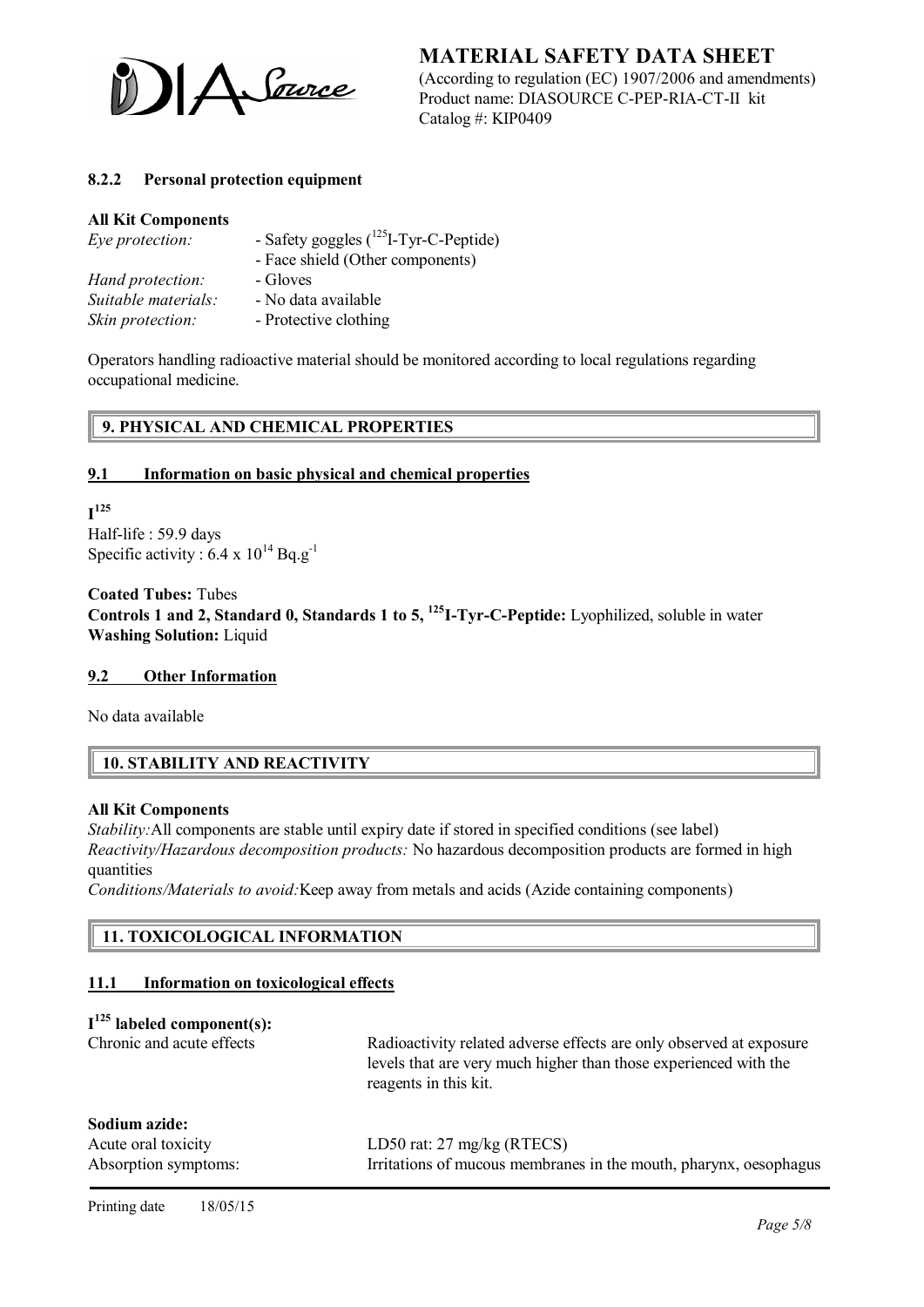

(According to regulation (EC) 1907/2006 and amendments) Product name: DIASOURCE C-PEP-RIA-CT-II kit Catalog #: KIP0409

|                                                    | and gastrointestinal tract.                                         |
|----------------------------------------------------|---------------------------------------------------------------------|
| Acute inhalation toxicity                          | Symptoms: Irritation symptoms in the respiratory tract., Inhalation |
|                                                    | may lead to the formation of oedemas in the respiratory tract.      |
|                                                    | Symptoms may be delayed.                                            |
| Acute dermal toxicity                              | LD50 rabbit: 20 mg/kg (RTECS) (Regulation (EC) No 1272/2008,        |
|                                                    | Annex VI)                                                           |
| Skin irritation                                    | Possible damages: slight irritation                                 |
| Eye irritation                                     | Possible damages: slight irritation                                 |
| Sensitisation                                      | This information is not available.                                  |
| Germ cell mutagenicity                             | This information is not available.                                  |
| Carcinogenicity                                    | This information is not available.                                  |
| Reproductive toxicity                              | This information is not available.                                  |
| Teratogenicity                                     | This information is not available.                                  |
| Specific target organ toxicity - single exposure   |                                                                     |
|                                                    | This information is not available.                                  |
| Specific target organ toxicity - repeated exposure |                                                                     |
|                                                    | This information is not available.                                  |
| Aspiration hazard                                  | This information is not available.                                  |
|                                                    |                                                                     |

## 12. ECOLOGICAL INFORMATION

### 12.1 Toxicity

### Aquatic toxicity

Sodium azide: LC50 Lepomis macrochirus (Bluegill sunfish): 0.7 mg/l; 96 h (ECOTOX Database) EC50 Daphnia pulex (Water flea): 4.2 mg/l; 48 h (ECOTOX Database) IC50 mixed culture of green algae: 272 mg/l(Lit.) EC50 Photobacterium phosphoreum: 38.5 mg/l(Lit.)

12.2 Persistence and degradability No data available

### 12.3 Bioaccumulative potential

Sodium azide: Partition coefficient: n-octanol/water:log Pow: 0.3 OECD Test Guideline 117 Bioaccumulation is not expected.

12.4 Mobility in soil

No data available

12.5 Results of PBT and vPvB assessment No data available

### 12.6 Other adverse effects

Sodium azide : Forms toxic mixtures in water, dilution measures notwithstanding. Herbicide Nematocidal effect. Discharge into the environment must be avoided.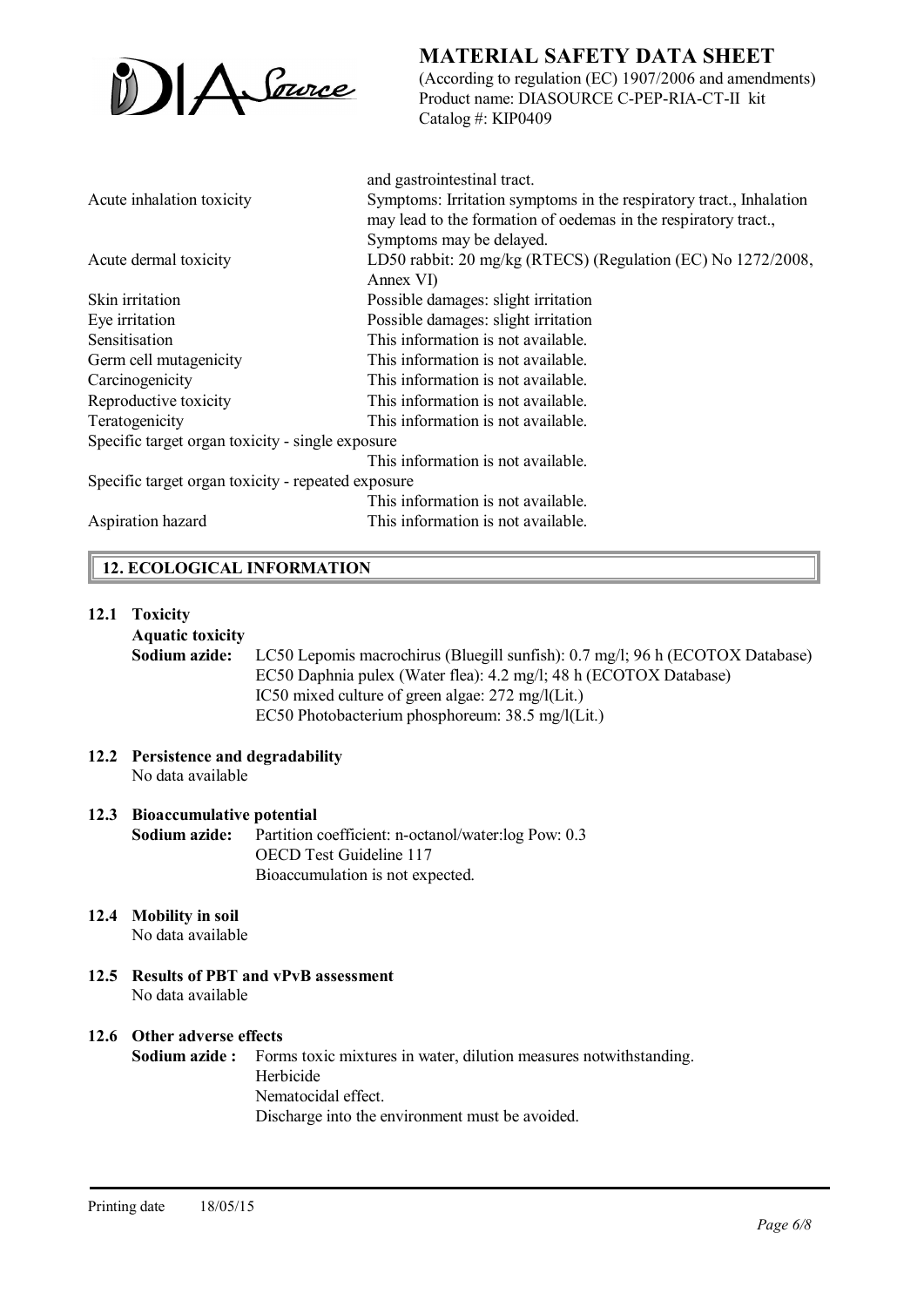

(According to regulation (EC) 1907/2006 and amendments) Product name: DIASOURCE C-PEP-RIA-CT-II kit Catalog #: KIP0409

## 13. DISPOSAL CONSIDERATIONS

*Provisions relating to waste:* Hazardous waste (91/689/EEC). Follow local regulations for radioactive waste.

*Packaging/container:* Waste material code packaging (91/689/EEC, Council Decision 2001/118/EC, O.J. L47 of 16/2/2001): 15 01 10 (packaging containing residues of or contaminated by dangerous substances)

*Disposal methods:*

- Radioactive material should be disposed of following local regulations regarding radioactive waste.
- Patient samples, <sup>125</sup>I-Tyr-C-Peptide, Standard 0, Standards 1 to 5, Controls 1 and 2 are potentially infectious. They should be disposed of following established safety procedures and local regulations.
- All the kit components must be considered as hazardous waste. They should be disposed of following local regulations.
- Sodium azide reacts with lead and copper plumbing forming highly explosive metal azides.

### 14. TRANSPORT INFORMATION

Radioactive material, N.O.S., UN 2910 - except package

| Land transport | AIEA/ADR/RID regulation (Class 7, fiche 1 - ADR) |
|----------------|--------------------------------------------------|
| Sea transport  | IMDG regulation                                  |
| Air transport  | OACI/IATA regulation                             |

### 15. REGULATORY INFORMATION

This safety datasheet complies with the requirements of Regulation (EC) No. 1907/2006.

- 15.1 Safety, health and environmental regulations/legislation specific for the mixture no data available
- 15.2 Chemical Safety assessment no data available

### 16. OTHER INFORMATION

- 16.1 Indication of changes
	- v1: SDS changes as required by current REACH regulation (as amended by 453/2010). Classification and labeling according to CLP added.
- 16.2 Abbreviations and acronyms
	- T+ Very toxic
	- N Dangerous for the environment

### 16.3 Key literature references and sources for data

SDS sheets provided by suppliers of raw materials.